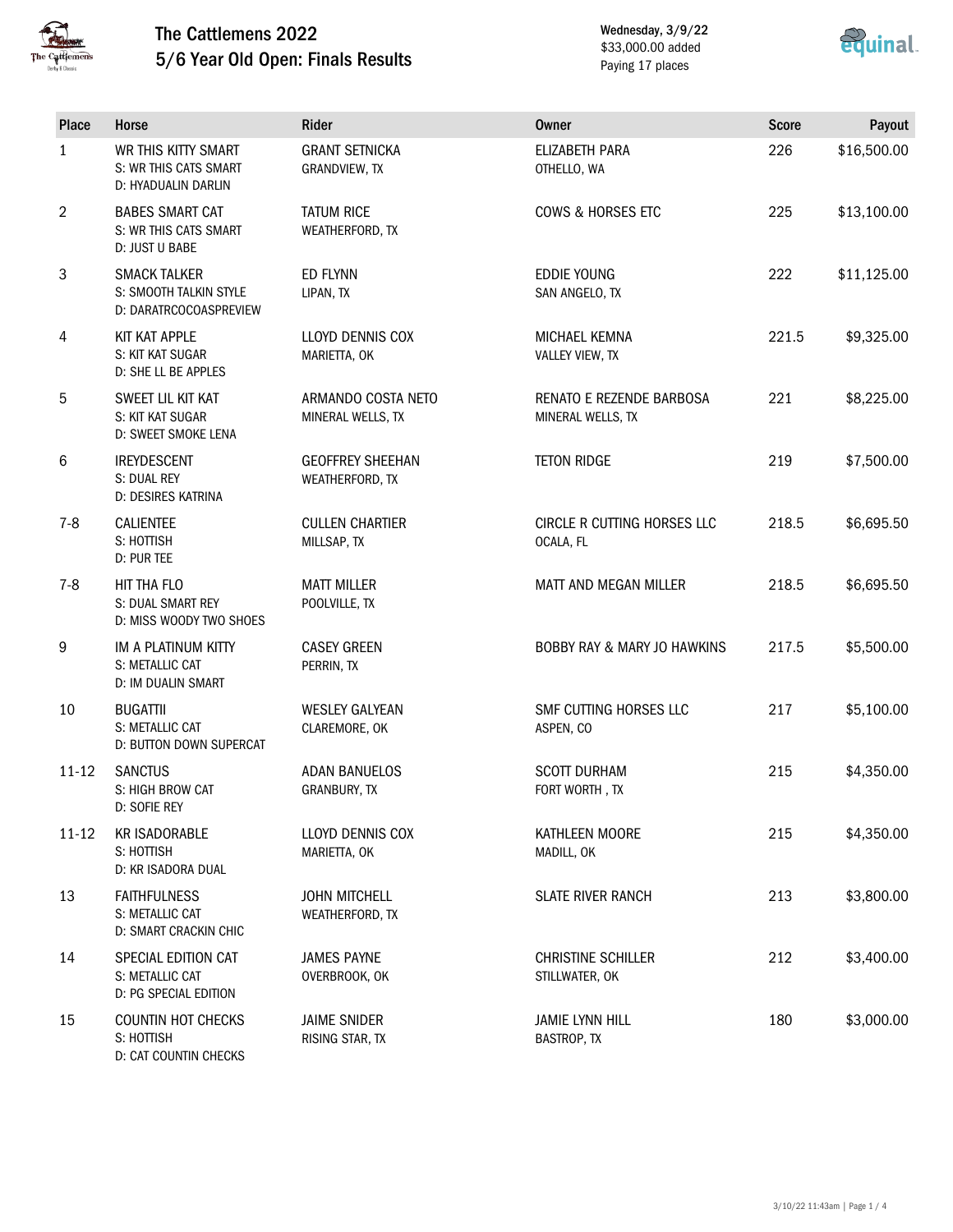

## The Cattlemens 2022 5/6 Year Old Open: Finals Results

Wednesday, 3/9/22 \$33,000.00 added Paying 17 places



| <b>Place</b> | Horse                                                | Rider                         | Owner                  | <b>Score</b> | Payout     |
|--------------|------------------------------------------------------|-------------------------------|------------------------|--------------|------------|
| $16 - 17$    | REYCKONING<br>S: REYZIN THE CASH<br>D: THAT CATOMINE | ADAN BANUELOS<br>GRANBURY, TX | JOHN & BARBARA GAUGHAN | 0            | \$1,950.00 |
| $16 - 17$    | SPOTS HOTTIST<br>S: HOTTISH<br>D: REYANN HICKORY     | JESSE LENNOX<br>ALEDO, TX     | ROCKING P RANCH LLC    | 0            | \$1,950.00 |

Total Payout \$112,566.00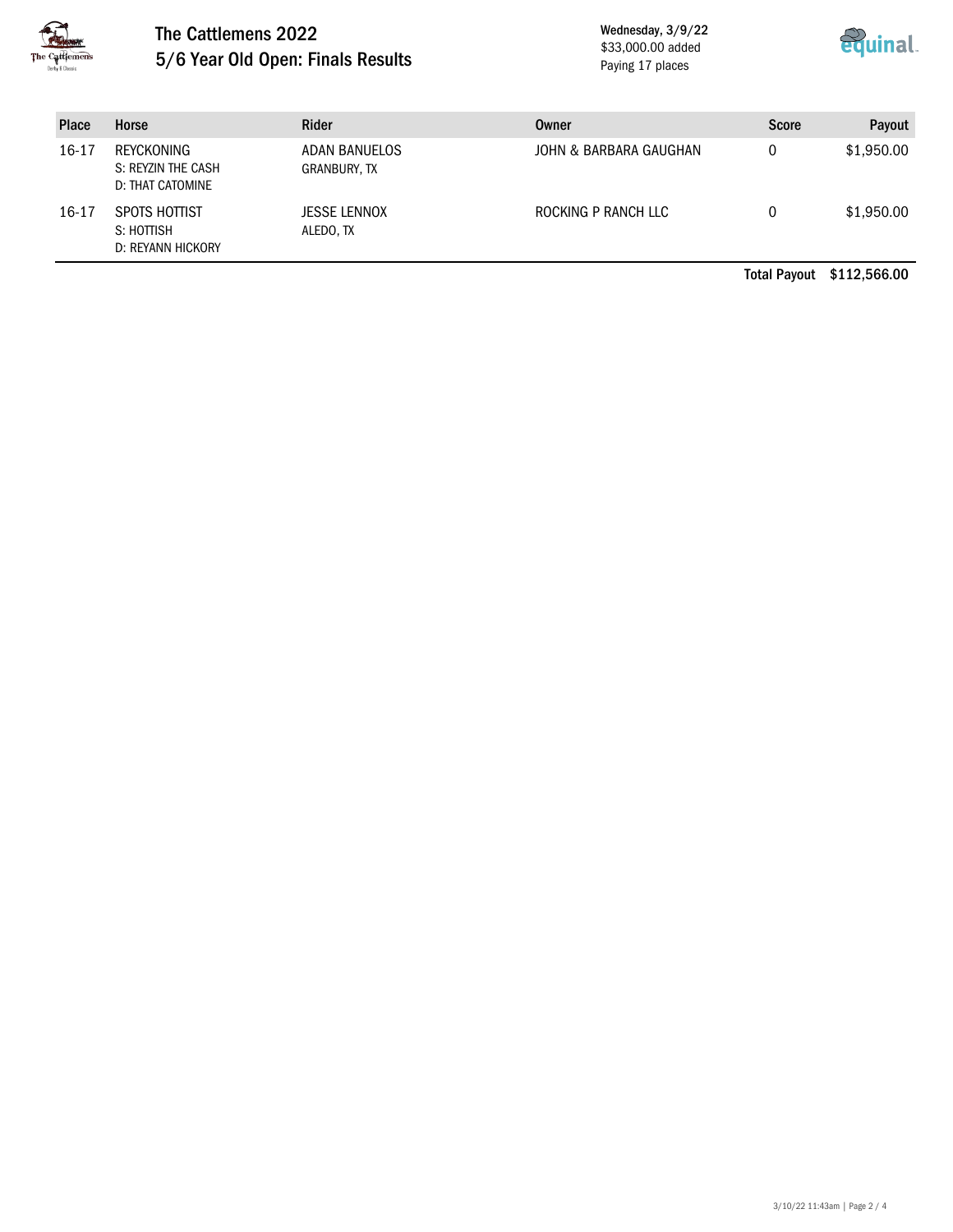

## The Cattlemens 2022 5/6 Year Old Open: Finals: Gelding Results

Wednesday, 3/9/22 Paying 6 places



| <b>Place</b>   | Horse                                                                   | <b>Rider</b>                                   | Owner                                         | <b>Score</b> | Payout     |
|----------------|-------------------------------------------------------------------------|------------------------------------------------|-----------------------------------------------|--------------|------------|
| 1              | <b>SMACK TALKER</b><br>S: SMOOTH TALKIN STYLE<br>D: DARATRCOCOASPREVIEW | ED FLYNN<br>LIPAN, TX                          | EDDIE YOUNG<br>SAN ANGELO, TX                 | 222          | \$3,381.00 |
| $\mathfrak{D}$ | <b>CALIENTEE</b><br>S: HOTTISH<br>D: PUR TEE                            | <b>CULLEN CHARTIER</b><br>MILLSAP, TX          | CIRCLE R CUTTING HORSES LLC<br>OCALA, FL      | 218.5        | \$2,704.80 |
| 3              | <b>BUGATTII</b><br>S: METALLIC CAT<br>D: BUTTON DOWN SUPERCAT           | <b>WESLEY GALYEAN</b><br>CLAREMORE, OK         | SMF CUTTING HORSES LLC<br>ASPEN, CO           | 217          | \$2,028.60 |
| 4              | <b>REYCKONING</b><br>S: REYZIN THE CASH<br><b>D: THAT CATOMINE</b>      | <b>ADAN BANUELOS</b><br><b>GRANBURY, TX</b>    | JOHN & BARBARA GAUGHAN                        | 0            | \$1,352.40 |
| 5              | <i>JAE ZEE</i><br>S: BOON TOO SUEN<br>D: EAZEE E                        | <b>TATUM RICE</b><br><b>WEATHERFORD, TX</b>    | <b>KEVIN KNIGHT</b><br><b>WEATHERFORD, TX</b> |              | \$1,014.30 |
| 6              | <b>MAMAZ BOY</b><br>S: METALLIC CAT<br>D: JUNIE WOOD                    | <b>JOHN MITCHELL</b><br><b>WEATHERFORD, TX</b> | <b>SLATE RIVER RANCH</b>                      |              | \$788.90   |

Total Payout \$11,270.00